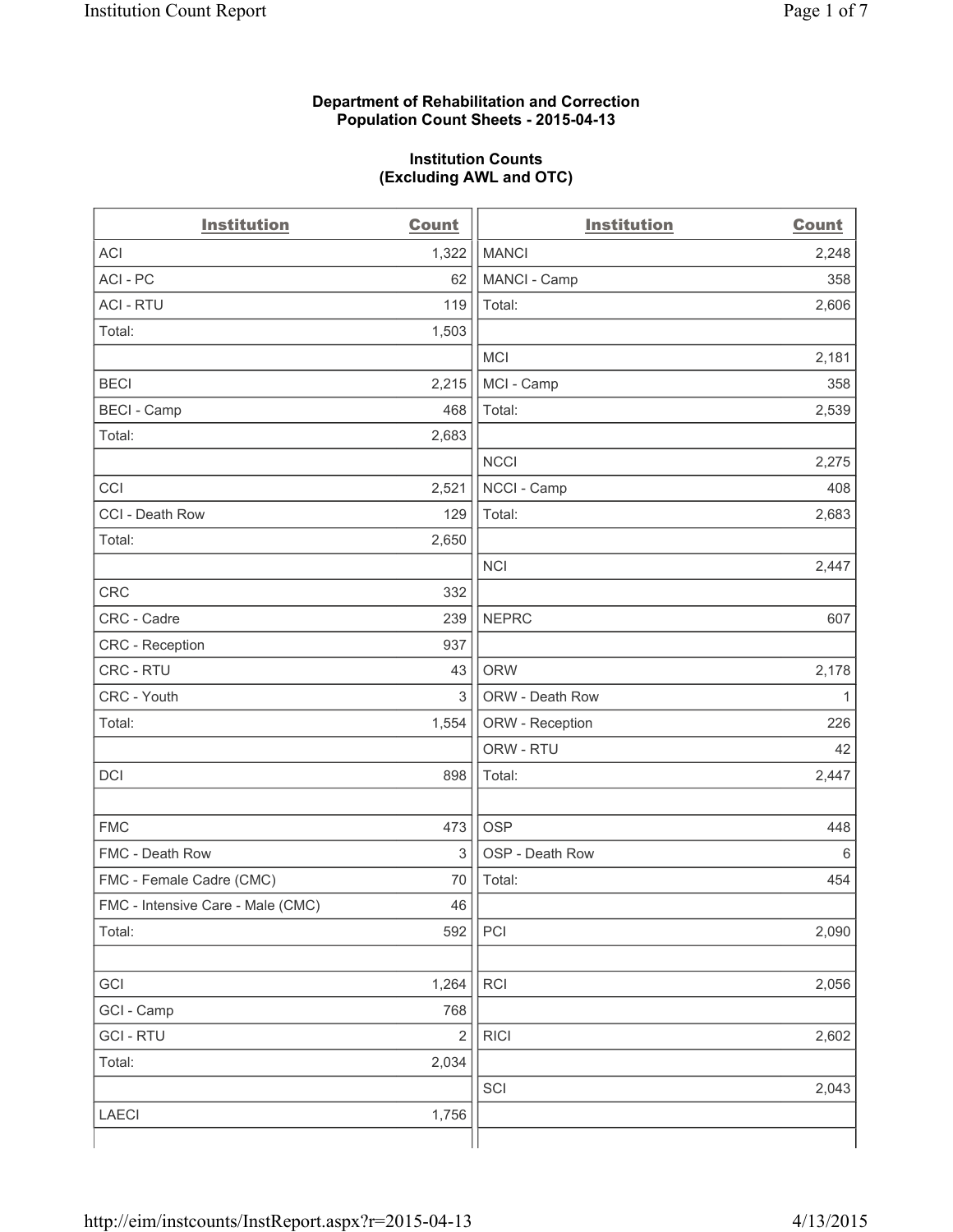|                          |       | <b>SOCF</b>      | 1,203                       |
|--------------------------|-------|------------------|-----------------------------|
| LECI                     | 2,211 | SOCF - RTU       | 58                          |
| LECI - Camp              | 182   | Total:           | 1,261                       |
| Total:                   | 2,393 |                  |                             |
|                          |       | <b>TCI</b>       | 1,083                       |
| LOCI                     | 2,301 | TCI - Camp       | 409                         |
|                          |       | Total:           | 1,492                       |
| LORCI                    | 208   |                  |                             |
| LORCI - Cadre            | 186   | <b>TOCI</b>      | 1,001                       |
| <b>LORCI - Reception</b> | 1,138 | <b>TOCI - PC</b> | 106                         |
| Total:                   | 1,532 | Total:           | 1,107                       |
|                          |       |                  |                             |
| <b>MACI</b>              | 1,098 | <b>WCI</b>       | 1,285                       |
| MACI - Minimum           | 1,467 | WCI - RTU        | 88                          |
| Total:                   | 2,565 | Total:           | 1,373                       |
|                          |       |                  | ED DCO<br>Total Danulations |

**Total Population: 50,268**

\* The Total Population includes 33 Offenders with Reason Codes 30 & 31. \*\* The Total Population includes 32 Offenders with Reason Code 0A.

# **Male Population by Security Level (Include AWL and Exclude OTC)**

| <b>Security Level</b>  |                   | <b>Body</b> | <b>AWL</b> | $(-OTC)$ | <b>Total</b> |
|------------------------|-------------------|-------------|------------|----------|--------------|
| Total Level 5          |                   | 133         | 0          | 0        | 133          |
| Total Level 4          |                   | 1,780       | 19         | 18       | 1,781        |
| Total Level 3          |                   | 11,757      | 156        | 121      | 11,792       |
| Total Level 2          |                   | 17,027      | 255        | 171      | 17,111       |
| Total Level 1          |                   | 15,318      | 200        | 101      | 15,417       |
| <b>Total Death Row</b> |                   | 139         |            |          | 139          |
|                        | <b>Total Male</b> | 46,154      | 631        | 412      | 46,373       |

#### **Female Population by Institution (Include AWL and Exclude OTC)**

| <b>Institution</b>       | <b>Body</b> | <b>AWL</b> | $(-OTC)$ | <b>Total</b> |  |  |
|--------------------------|-------------|------------|----------|--------------|--|--|
| <b>DCI</b>               | 898         | 10         | 5        | 903          |  |  |
| <b>FMC</b>               | 20          | 3          | 0        | 23           |  |  |
| FMC - Female Cadre (CMC) | 70          | 0          | 0        | 70           |  |  |
| <b>NEPRC</b>             | 607         | 14         | 3        | 618          |  |  |
| <b>ORW</b>               | 2,178       | 63         | 25       | 2,216        |  |  |
| <b>ORW - Death Row</b>   |             | U          | $\Omega$ |              |  |  |
| ORW - Reception          | 226         |            | 0        | 226          |  |  |
|                          |             |            |          |              |  |  |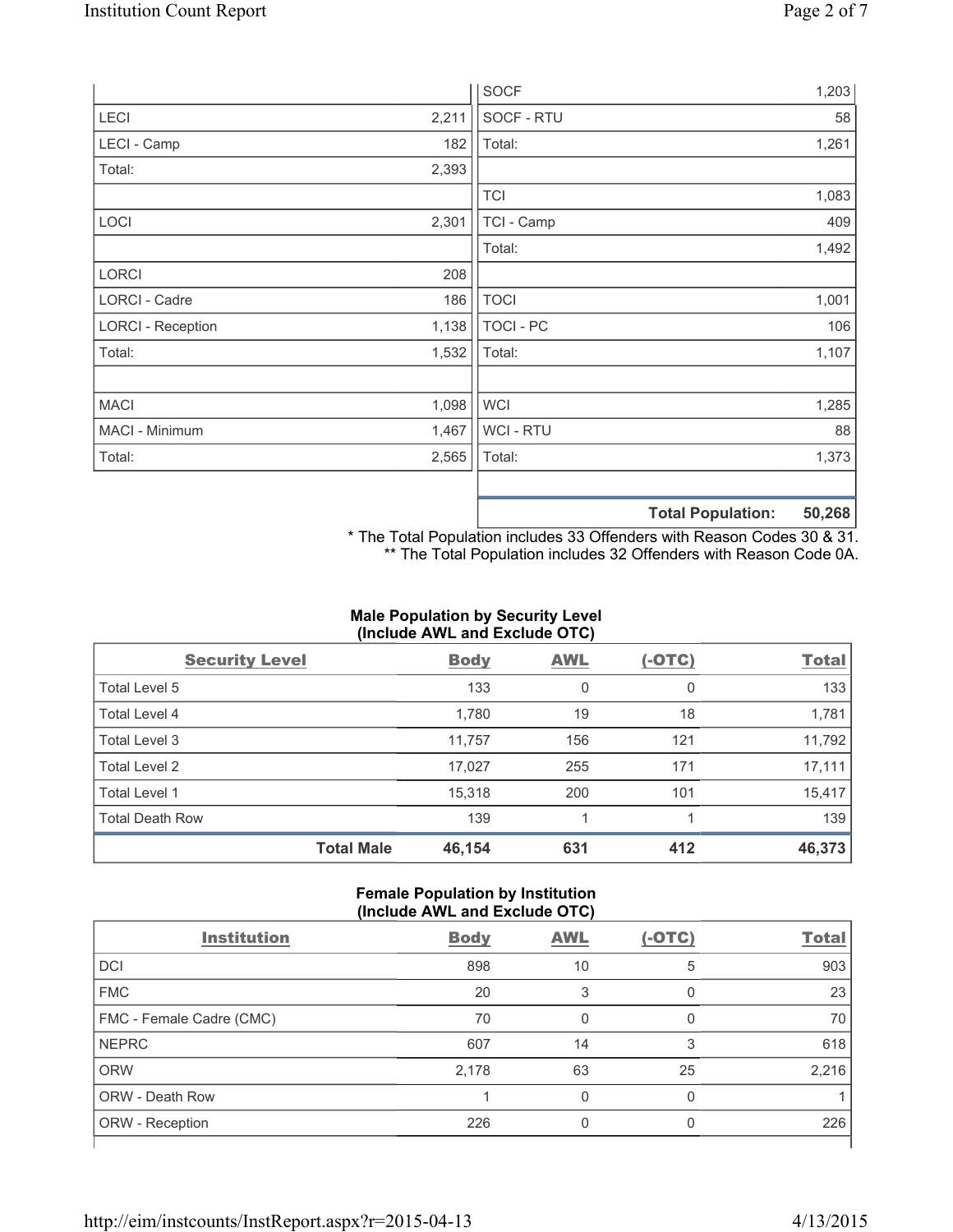| <b>ORW - RTU</b> |                          | 42     |     |     | 42     |
|------------------|--------------------------|--------|-----|-----|--------|
|                  | <b>Total Female</b>      | 4.042  | 90  | 33  | 4,099  |
|                  |                          |        |     |     |        |
|                  | <b>Total Population:</b> | 50,196 | 721 | 445 | 50,472 |

# **Male Population by Institution: Security Level 5 (Include AWL and Exclude OTC)**

|              | <b>Institution</b>   | <b>Body</b> | <b>AWL</b> | $(-OTC)$ | <u>Total</u> |
|--------------|----------------------|-------------|------------|----------|--------------|
| <b>MANCI</b> |                      |             |            |          |              |
| <b>OSP</b>   |                      | 132         |            |          | 132          |
|              | <b>Total Level 5</b> | 133         |            |          | 133          |

# **Male Population by Institution: Security Level 4 (Include AWL and Exclude OTC)**

| <b>Institution</b>       |                      | <b>Body</b>    | <b>AWL</b>          | $(-OTC)$            | <b>Total</b>   |
|--------------------------|----------------------|----------------|---------------------|---------------------|----------------|
| ${\sf CRC}$              |                      | 8              | 0                   | 0                   | 8              |
| CRC - Reception          |                      | $\overline{2}$ | 0                   | 0                   | $\overline{2}$ |
| LECI                     |                      | 4              | 0                   | $\boldsymbol{0}$    | $\overline{4}$ |
| LOCI                     |                      | $\overline{2}$ | $\mathsf{O}\xspace$ | 0                   | $\overline{2}$ |
| LORCI                    |                      | $10$           | 1                   | 1                   | $10$           |
| LORCI - Cadre            |                      | $\mathbf 1$    | $\mathbf 0$         | $\mathsf{O}\xspace$ | 1              |
| <b>LORCI - Reception</b> |                      | $\overline{7}$ | $\mathbf 0$         | $\boldsymbol{0}$    | $\overline{7}$ |
| <b>MANCI</b>             |                      | 14             | 0                   | $\mathsf{O}\xspace$ | 14             |
| NCI                      |                      | $\overline{4}$ | $\mathsf{O}\xspace$ | $\boldsymbol{0}$    | $\overline{4}$ |
| <b>OSP</b>               |                      | 308            | 3                   | 3                   | 308            |
| <b>RCI</b>               |                      | $\overline{4}$ | $\boldsymbol{0}$    | 0                   | $\overline{4}$ |
| <b>SOCF</b>              |                      | 1,098          | 15                  | 14                  | 1,099          |
| SOCF - RTU               |                      | 57             | $\mathbf 0$         | $\boldsymbol{0}$    | 57             |
| <b>TCI</b>               |                      | 11             | $\mathbf 0$         | $\mathbf 0$         | 11             |
| <b>TOCI</b>              |                      | 192            | $\mathbf 0$         | $\mathbf 0$         | 192            |
| TOCI - PC                |                      | 40             | $\mathbf 0$         | $\mathbf 0$         | 40             |
| <b>WCI</b>               |                      | 18             | $\mathbf 0$         | $\Omega$            | 18             |
|                          | <b>Total Level 4</b> | 1,780          | 19                  | 18                  | 1,781          |

#### **Male Population by Institution: Security Level 3 (Include AWL and Exclude OTC)**

| <b>Institution</b> | <b>Body</b> | <b>AWL</b> | $(-OTC)$ | <b>Total</b> |
|--------------------|-------------|------------|----------|--------------|
| ACI                | 15          |            |          | 16           |
| <b>BECI</b>        |             |            |          |              |
|                    |             |            |          |              |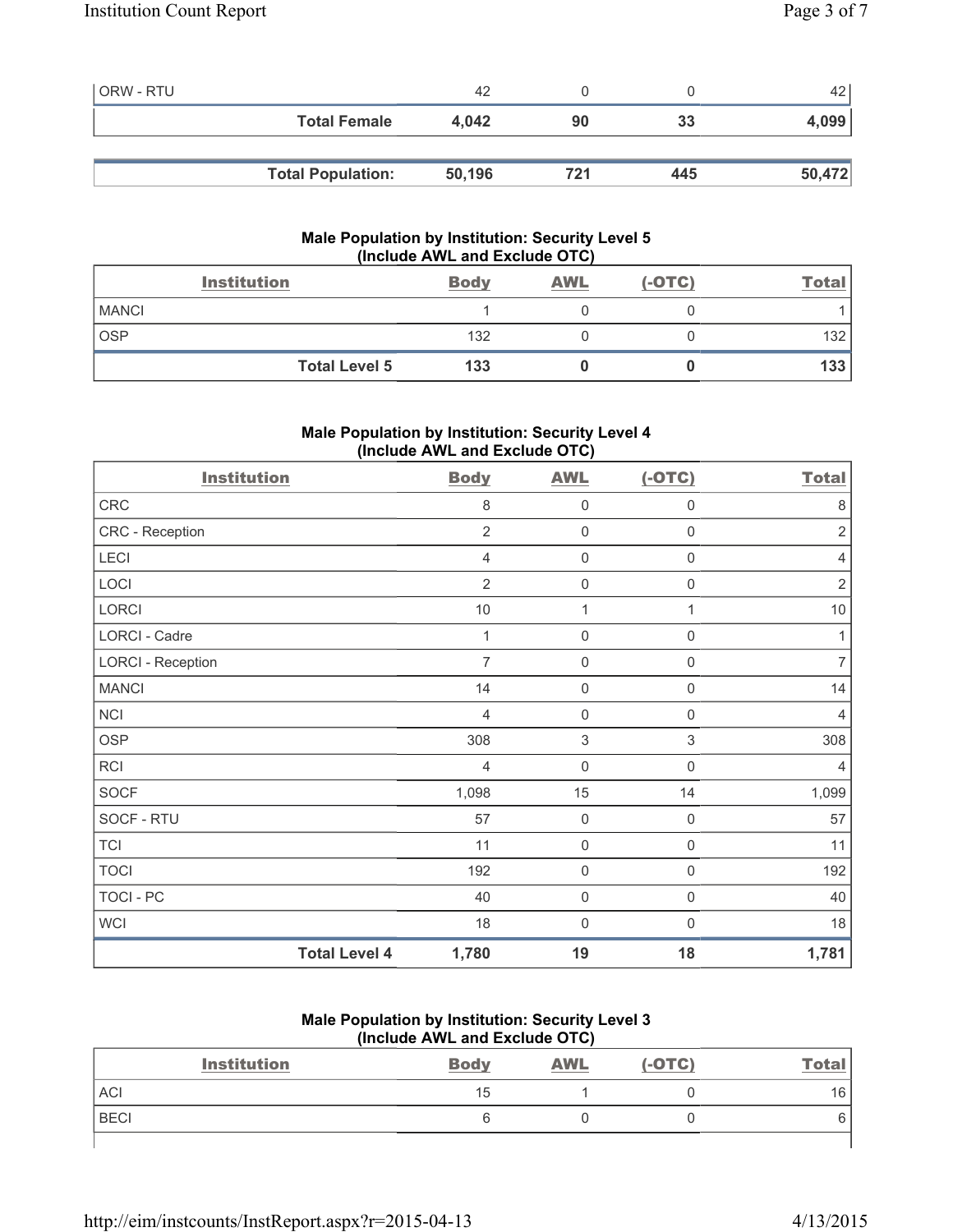| CCI                               | 5              | 0                   | $\mathsf 0$         | $\,$ 5 $\,$  |
|-----------------------------------|----------------|---------------------|---------------------|--------------|
| CRC                               | 125            | $\,8\,$             | $\overline{5}$      | 128          |
| CRC - Cadre                       | 178            | $\mathbf{1}$        | $\mathsf{O}\xspace$ | 179          |
| <b>CRC</b> - Reception            | 681            | 14                  | $\hbox{9}$          | 686          |
| CRC - RTU                         | 25             | $\mathbf 0$         | $\mathsf 0$         | 25           |
| CRC - Youth                       | $\overline{2}$ | $\mathsf{O}\xspace$ | $\mathsf 0$         | $\mathbf 2$  |
| <b>FMC</b>                        | $\mathsf 3$    | $\mathbf{1}$        | $\mathsf 0$         | 4            |
| FMC - Intensive Care - Male (CMC) | $\,6\,$        | $\mathsf{O}\xspace$ | $\mathsf 0$         | 6            |
| <b>LAECI</b>                      | $\mathbf{1}$   | $\mathsf{O}\xspace$ | $\mathsf 0$         | 1            |
| LECI                              | 2,166          | 21                  | 21                  | 2,166        |
| LOCI                              | 1              | $\mathbf{1}$        | 1                   | 1            |
| LORCI                             | 84             | 32                  | 30                  | 86           |
| <b>LORCI - Cadre</b>              | 172            | $\mathsf{O}\xspace$ | $\mathsf 0$         | 172          |
| <b>LORCI - Reception</b>          | 753            | $\mathsf{O}\xspace$ | $\mathsf{O}\xspace$ | 753          |
| <b>MACI</b>                       | 1              | $\mathbf 0$         | $\mathsf 0$         | 1            |
| <b>MANCI</b>                      | 2,203          | 19                  | 17                  | 2,205        |
| MCI                               | $\,$ 3 $\,$    | $\mathsf{O}\xspace$ | $\mathsf{O}\xspace$ | $\sqrt{3}$   |
| <b>NCCI</b>                       | 15             | $\mathbf 0$         | $\mathsf 0$         | 15           |
| <b>NCI</b>                        | 14             | $\mathsf{O}\xspace$ | $\mathsf 0$         | 14           |
| PCI                               | 38             | $\overline{7}$      | $\mathsf 0$         | 45           |
| <b>RCI</b>                        | 1,923          | 32                  | 21                  | 1,934        |
| <b>RICI</b>                       | 10             | $\mathsf{O}\xspace$ | $\mathsf 0$         | 10           |
| SCI                               | $\mathbf{1}$   | $\mathsf{O}\xspace$ | $\mathsf 0$         | 1            |
| <b>SOCF</b>                       | 87             | $\mathbf 1$         | 1                   | 87           |
| SOCF - RTU                        | $\mathbf{1}$   | $\mathsf{O}\xspace$ | $\mathsf{O}\xspace$ | 1            |
| <b>TCI</b>                        | 1,024          | $\overline{7}$      | $\,6\,$             | 1,025        |
| TCI - Camp                        | $\mathbf{1}$   | $\mathsf{O}\xspace$ | $\mathsf 0$         | $\mathbf{1}$ |
| <b>TOCI</b>                       | 808            | $\mathbf{1}$        | $\mathbf{1}$        | 808          |
| <b>TOCI - PC</b>                  | 64             | $\mathsf{O}\xspace$ | $\mathsf{O}\xspace$ | 64           |
| <b>WCI</b>                        | 1,256          | $10$                | $\boldsymbol{9}$    | 1,257        |
| WCI - RTU                         | 85             | $\mathsf 0$         | $\mathsf 0$         | 85           |
| <b>Total Level 3</b>              | 11,757         | 156                 | 121                 | 11,792       |

# **Male Population by Institution: Security Level 2 (Include AWL and Exclude OTC)**

| <b>Institution</b> | <b>Body</b> | <b>AWL</b> | $(-OTC)$ | <b>Total</b> |
|--------------------|-------------|------------|----------|--------------|
| <b>ACI</b>         | 600         |            | 6        | 601          |
| ACI-PC             | 62          |            | 0        | 62           |
| <b>ACI - RTU</b>   | 74          |            | 0        | 74           |
| <b>BECI</b>        | 1,508       | 19         | 13       | 1,514        |
|                    |             |            |          |              |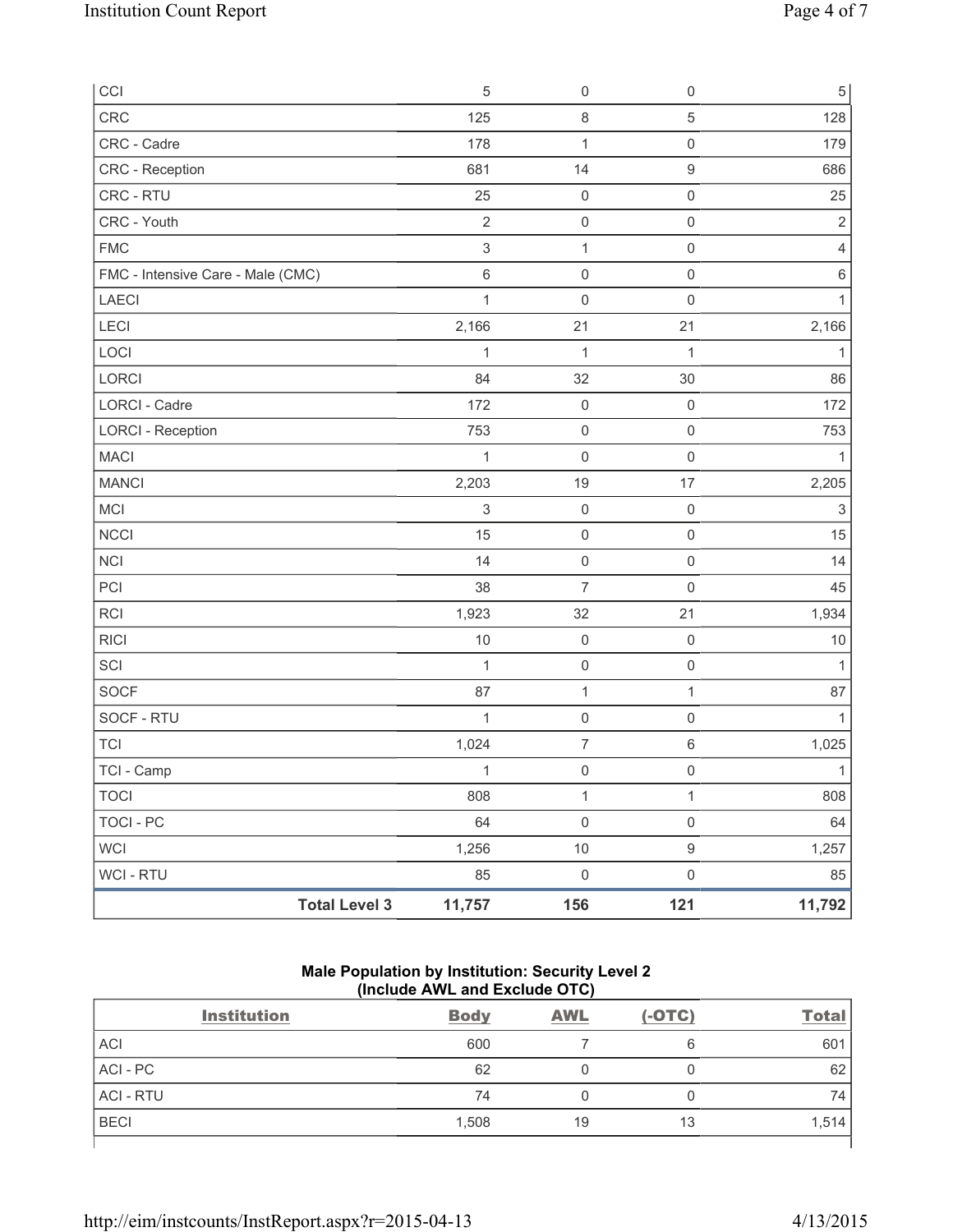| CCI                               |                      | 1,654        | 11                  | 5                   | 1,660          |
|-----------------------------------|----------------------|--------------|---------------------|---------------------|----------------|
| CRC                               |                      | 93           | $\,6\,$             | $\,$ 5 $\,$         | 94             |
| CRC - Cadre                       |                      | 57           | $\mathsf{O}\xspace$ | $\mathsf{O}\xspace$ | 57             |
| CRC - Reception                   |                      | 137          | $\overline{4}$      | 4                   | 137            |
| CRC - RTU                         |                      | 18           | $\mathsf{O}\xspace$ | $\mathsf{O}\xspace$ | 18             |
| CRC - Youth                       |                      | $\mathbf{1}$ | $\mathbf 1$         | $\mathbf{1}$        | $\mathbf{1}$   |
| <b>FMC</b>                        |                      | 6            | $\mathsf{O}\xspace$ | $\mathsf 0$         | $\,6\,$        |
| FMC - Intensive Care - Male (CMC) |                      | 18           | $\mathsf{O}\xspace$ | $\mathsf 0$         | 18             |
| GCI                               |                      | 827          | 8                   | 6                   | 829            |
| LAECI                             |                      | 1,081        | 18                  | 14                  | 1,085          |
| LECI                              |                      | 24           | $\boldsymbol{0}$    | $\mathsf{O}\xspace$ | 24             |
| LOCI                              |                      | 1,136        | 10                  | $\overline{7}$      | 1,139          |
| LORCI                             |                      | 73           | 20                  | 18                  | 75             |
| LORCI - Cadre                     |                      | 12           | $\boldsymbol{0}$    | $\mathsf 0$         | 12             |
| <b>LORCI - Reception</b>          |                      | 257          | $\mathbf{1}$        | $\mathbf{1}$        | 257            |
| <b>MACI</b>                       |                      | 1,097        | $\overline{4}$      | $\mathbf{1}$        | 1,100          |
| <b>MANCI</b>                      |                      | 17           | $\mathsf{O}\xspace$ | $\mathsf{O}\xspace$ | 17             |
| MCI                               |                      | 1,672        | 30                  | 16                  | 1,686          |
| MCI - Camp                        |                      | 1            | $\mathsf{O}\xspace$ | $\mathbf 0$         | $\mathbf{1}$   |
| <b>NCCI</b>                       |                      | 1,676        | 20                  | 15                  | 1,681          |
| NCCI - Camp                       |                      | 6            | $\mathbf 0$         | $\mathbf 0$         | 6              |
| NCI                               |                      | 1,647        | 40                  | 31                  | 1,656          |
| PCI                               |                      | 778          | 17                  | $\,$ 6 $\,$         | 789            |
| <b>RCI</b>                        |                      | 129          | $\mathsf{O}\xspace$ | $\mathsf{O}\xspace$ | 129            |
| <b>RICI</b>                       |                      | 1,374        | 31                  | 17                  | 1,388          |
| SCI                               |                      | 970          | $\,8\,$             | 5                   | 973            |
| <b>TCI</b>                        |                      | 5            | $\mathsf{O}\xspace$ | $\mathsf{O}\xspace$ | $\,$ 5 $\,$    |
| TCI - Camp                        |                      | $\mathbf{1}$ | $\mathsf{O}\xspace$ | $\mathsf{O}\xspace$ | $\mathbf{1}$   |
| <b>TOCI</b>                       |                      | $\mathbf{1}$ | $\mathsf{O}\xspace$ | $\mathsf{O}\xspace$ | $\mathbf{1}$   |
| TOCI - PC                         |                      | $\sqrt{2}$   | $\mathsf{O}\xspace$ | $\mathsf{O}\xspace$ | $\sqrt{2}$     |
| <b>WCI</b>                        |                      | 11           | $\mathsf 0$         | $\mathsf{O}\xspace$ | 11             |
| WCI - RTU                         |                      | $\sqrt{2}$   | $\mathsf{O}\xspace$ | $\mathsf{O}\xspace$ | $\overline{2}$ |
|                                   | <b>Total Level 2</b> | 17,027       | 255                 | 171                 | 17,111         |

## **Male Population by Institution: Security Level 1 (Include AWL and Exclude OTC)**

| <b>Institution</b> | <b>Body</b> | <b>AWL</b> | $(-OTC)$ | <u>Total</u> |
|--------------------|-------------|------------|----------|--------------|
| <b>ACI</b>         | 707         |            |          | 710          |
| <b>ACI - RTU</b>   | 45          |            |          | 45           |
| <b>BECI</b>        | 700         |            | 10       | 707          |
|                    |             |            |          |              |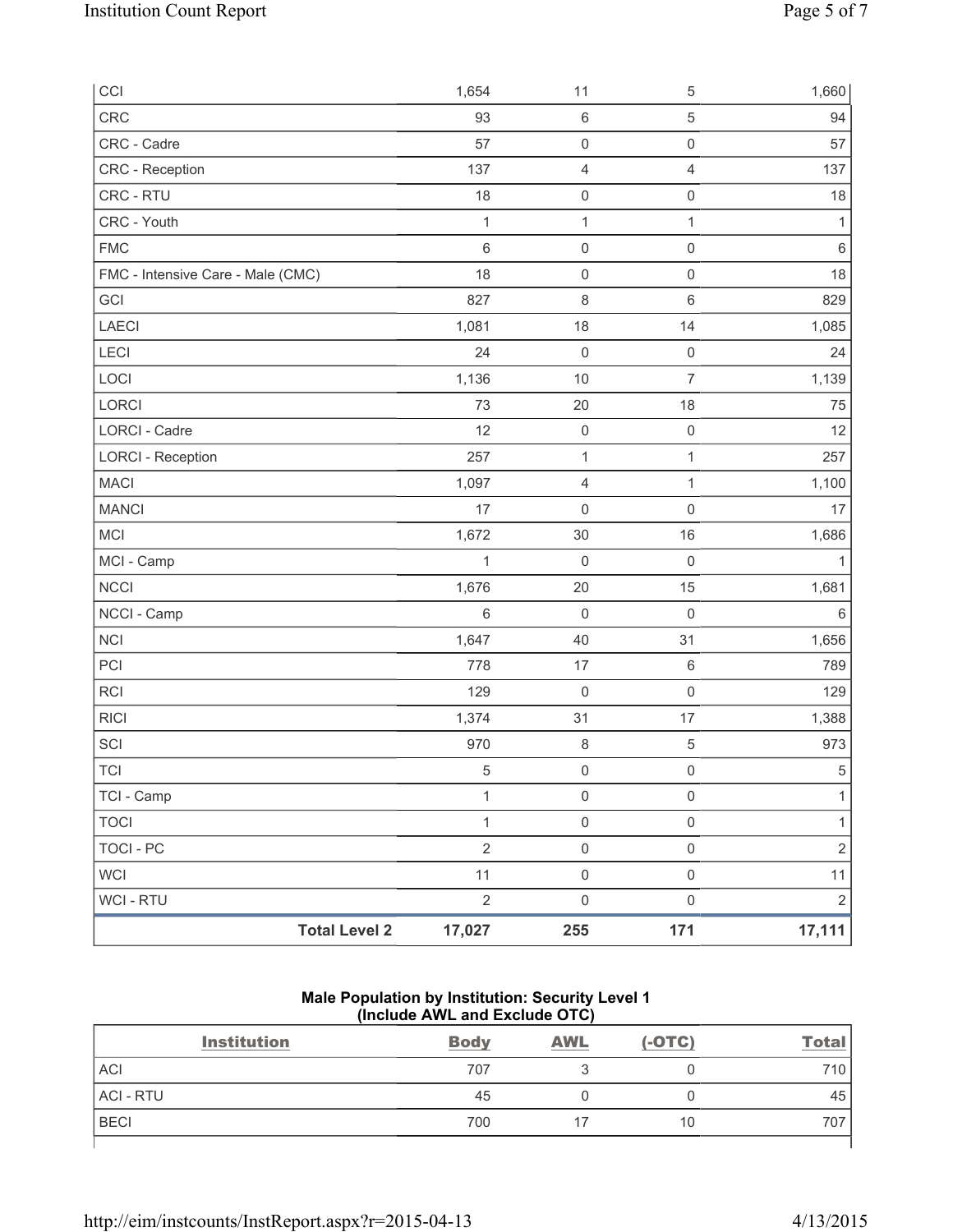| <b>BECI - Camp</b>                |                      | 468            | 1                         | 1                   | 468            |
|-----------------------------------|----------------------|----------------|---------------------------|---------------------|----------------|
| CCI                               |                      | 862            | $\overline{7}$            | $\overline{2}$      | 867            |
| <b>CRC</b>                        |                      | 45             | $\ensuremath{\mathsf{3}}$ | 3                   | 45             |
| CRC - Cadre                       |                      | $\overline{4}$ | $\mathsf{O}\xspace$       | $\mathsf{O}\xspace$ | 4              |
| <b>CRC</b> - Reception            |                      | 114            | $\mathbf 2$               | $\overline{2}$      | 114            |
| <b>FMC</b>                        |                      | 442            | $\overline{7}$            | $\mathsf{O}\xspace$ | 449            |
| FMC - Intensive Care - Male (CMC) |                      | 22             | $\mathsf{O}\xspace$       | $\mathsf{O}\xspace$ | 22             |
| GCI                               |                      | 437            | 10                        | $\overline{4}$      | 443            |
| GCI - Camp                        |                      | 768            | $\mathbf 1$               | $\mathsf{O}\xspace$ | 769            |
| <b>GCI-RTU</b>                    |                      | $\overline{2}$ | $\mathsf{O}\xspace$       | $\mathsf{O}\xspace$ | $\overline{2}$ |
| LAECI                             |                      | 674            | 6                         | $\overline{4}$      | 676            |
| LECI                              |                      | 17             | $\mathbf 2$               | 1                   | 18             |
| LECI - Camp                       |                      | 182            | $\mathsf{O}\xspace$       | 0                   | 182            |
| LOCI                              |                      | 1,162          | $\mathbf 5$               | 3                   | 1,164          |
| LORCI                             |                      | 41             | $\,8\,$                   | $\,8\,$             | 41             |
| <b>LORCI - Cadre</b>              |                      | 1              | $\mathsf{O}\xspace$       | $\mathsf{O}\xspace$ | 1              |
| <b>LORCI - Reception</b>          |                      | 119            | 2                         | 1                   | 120            |
| MACI - Minimum                    |                      | 1,467          | 18                        | 8                   | 1,477          |
| <b>MANCI</b>                      |                      | 13             | $\boldsymbol{9}$          | 7                   | 15             |
| MANCI - Camp                      |                      | 358            | $\sqrt{2}$                | 1                   | 359            |
| <b>MCI</b>                        |                      | 506            | 6                         | 1                   | 511            |
| MCI - Camp                        |                      | 357            | $\sqrt{2}$                | 1                   | 358            |
| <b>NCCI</b>                       |                      | 584            | 8                         | 6                   | 586            |
| NCCI - Camp                       |                      | 402            | 1                         | 1                   | 402            |
| <b>NCI</b>                        |                      | 782            | 14                        | 11                  | 785            |
| <b>OSP</b>                        |                      | $\overline{7}$ | 0                         | $\mathsf{O}\xspace$ | $\overline{7}$ |
| PCI                               |                      | 1,274          | 24                        | $\overline{7}$      | 1,291          |
| <b>RICI</b>                       |                      | 1,217          | 25                        | $\hbox{9}$          | 1,233          |
| SCI                               |                      | 1,072          | 13                        | 9                   | 1,076          |
| SOCF                              |                      | 17             | $\mathsf{O}\xspace$       | $\mathsf{O}\xspace$ | 17             |
| <b>TCI</b>                        |                      | 43             | $\overline{4}$            | $\mathbf{1}$        | 46             |
| TCI - Camp                        |                      | 407            | $\mathsf{O}\xspace$       | $\mathsf{O}\xspace$ | 407            |
|                                   | <b>Total Level 1</b> | 15,318         | 200                       | 101                 | 15,417         |

| <b>High Offender ID's</b>        |         |  |  |  |  |
|----------------------------------|---------|--|--|--|--|
| Correctional Reception Center:   | A714731 |  |  |  |  |
| Lorain Correctional Institution: | A709406 |  |  |  |  |
| Ohio Reformatory for Women:      | W091974 |  |  |  |  |